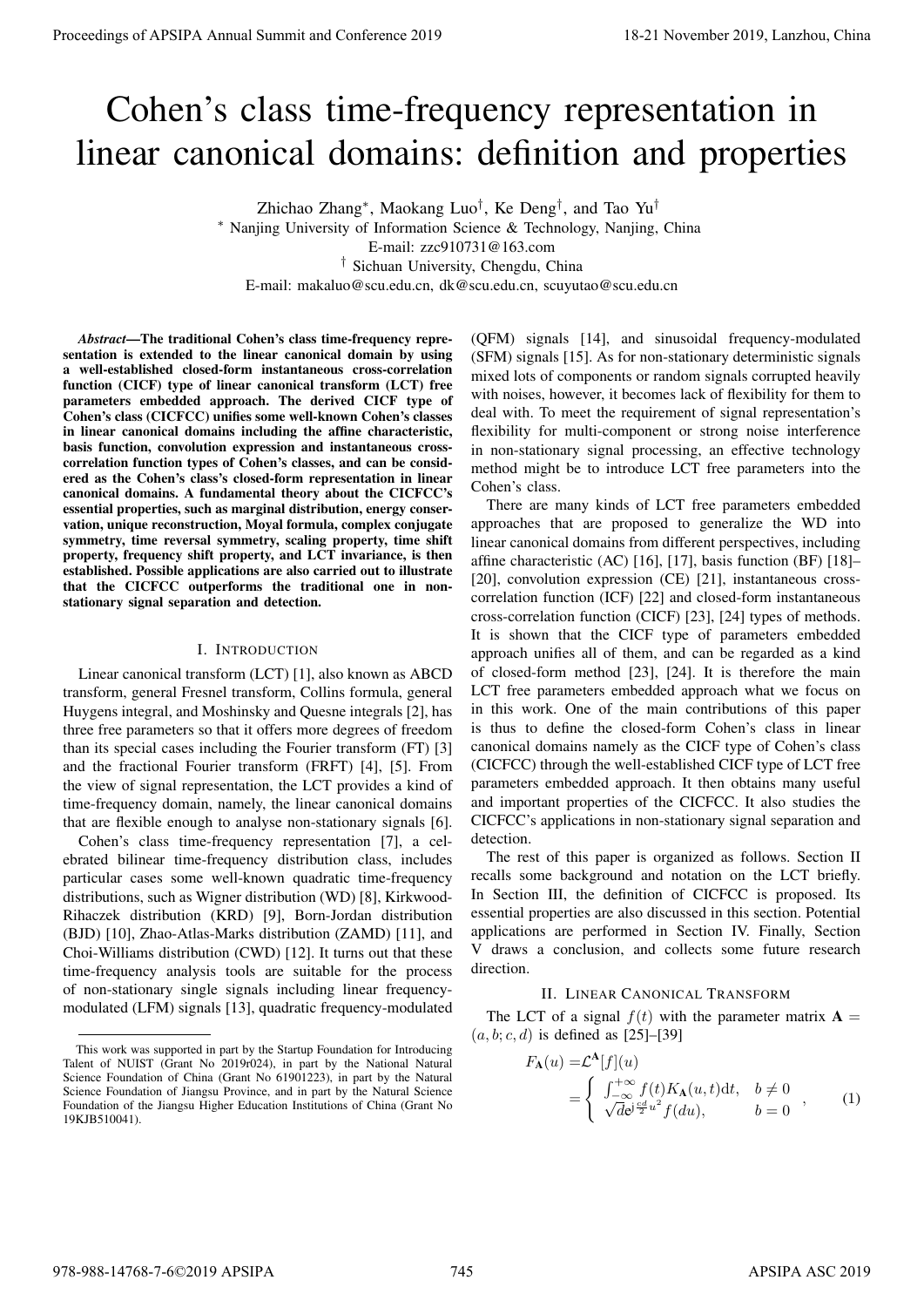where the LCT basis takes

$$
K_{\mathbf{A}}(u,t) = \frac{1}{\sqrt{j2\pi b}} e^{j\left(\frac{d}{2b}u^2 - \frac{1}{b}ut + \frac{a}{2b}t^2\right)},\tag{2}
$$

and where LCT parameters  $a, b, c, d$  are real numbers satisfying  $ad - bc = 1$ . The LCT is invertible and its inversion formula is given by

$$
f(t) = \mathcal{L}^{\mathbf{A}^{-1}}[F_{\mathbf{A}}](t),\tag{3}
$$

where  $A^{-1} = (d, -b; -c, a)$ .

The variable  $u$  found in above formulae stands for the LCT frequency that is simplified as the linear canonical frequency. The LCT domain is thus simplified as the linear canonical domain accordingly.

As it is seen, the LCTs of  $\mathbf{A} = (\cos \alpha, \sin \alpha; -\sin \alpha, \cos \alpha)$ and  $A = (0, 1, -1, 0)$  reduce to the FRFT and the FT, denoted by  $F_{\alpha}$  and F, respectively.

It is obvious that the LCT of  $b = 0$  is essentially a scaling and chirp multiplication operations. Without loss of generality, we therefore focus merely on the LCT of  $b \neq 0$ . In that case, the relation  $c = \frac{ad-1}{b}$  holds, implying that there exist only three free parameters  $a, b, d$ .

# III. CLOSED-FORM COHEN'S CLASS TIME-FREQUENCY REPRESENTATION IN LINEAR CANONICAL DOMAINS

There are a large number of WDs in linear canonical domains, for example, the AC type of WD (ACWD) [16], the BF type of WD (BFWD) [18], the CE type of WD (CEWD) [21], the ICF type of WD (ICFWD) [22], and the CICF type of WD (CICFWD) [23], [24]. The relationship between these general WDs was studied, and it is revealed that the CICFWD unifies all of them, and can be considered as the WD's closedform representation in linear canonical domains [23], [24]. The WD is a generating distribution of the Cohen's class. It is then natural that the CICFCC is the main research object of the theory of Cohen's class in linear canonical domains, just because the CICFWD is the main research object of the theory of WD in linear canonical domains. Proceedings of APSIPA Annual Summit and Conference 2019<br>
Let the internal conference 2019 in the conference 2019 in the conference 2019 in the conference 2019 in the conference 2019 in the conference 2019, i.e. i.e. i.e.

In this section, the definition of CICFCC is derived from the CICF type of LCT free parameters embedded approach that has been used to yield the CICFWD. Some essential properties of the CICFCC regarding those of the traditional Cohen's class are also deduced as a theoretical foundation for future practical applications.

# *A. Definition*

Let the superscript  $*$  denote complex conjugate,  $F_{A_1}$  and  $F_{A_2}$  denote LCTs of parameter matrices  $A_1 = (a_1, b_1; c_1, d_1)$ and  $A_2 = (a_2, b_2; c_2, d_2)$  respectively, and  $K_A$  denote LCT basis of the parameter matrix  $\mathbf{A} = (a, b; c, d)$ . The CICF type of LCT free parameters embedded approach originates from the idea which is to replace the traditional time domain instantaneous autocorrelation function  $f(t+\frac{\tau}{2}) f^*(t-\frac{\tau}{2})$  with the closed-form linear canonical domain instantaneous crosscorrelation function  $F_{A_1}(u + \frac{\tau}{2}) F_{A_2}^*(u - \frac{\tau}{2})$  and substitute the FT basis  $e^{-j\omega\tau}$  by the LCT one  $K_{\mathbf{A}}(u, \tau)$ . It follows that the definition of CICFCC associated with a kernel  $\phi(\theta, \tau)$  is given by a treble parameter matrices class of bilinear integral transformation

$$
\iiint_{-\infty}^{+\infty} F_{\mathbf{A}_1} \left( v + \frac{\tau}{2} \right) F_{\mathbf{A}_2}^* \left( v - \frac{\tau}{2} \right)
$$
  
 
$$
\times \phi(\theta, \tau) K_{\mathbf{A}}(t, \theta) K_{\mathbf{A}}(u, \tau) K_{\mathbf{A}^{-1}}(\theta, v) \mathrm{d}v \mathrm{d}\tau \mathrm{d}\theta, \qquad (4)
$$

which is denoted by  $CC_f^{A_1, A_2, A}(t, u)$ .

The CICFCC of  $A_i = (\cos \alpha_i, \sin \alpha_i; -\sin \alpha_i, \cos \alpha_i)$  $(i = 1, 2)$  and  $\mathbf{A} = (\cos \alpha, \sin \alpha; -\sin \alpha, \cos \alpha)$  reduces to the closed-form Cohen's class time-frequency representation in fractional domains (i.e., a kind of time-frequency domain provided by the FRFT)

$$
CC_f^{\alpha_1, \alpha_2, \alpha}(t, u) = \iiint_{-\infty}^{+\infty} F_{\alpha_1} \left( v + \frac{\tau}{2} \right) F_{\alpha_2}^* \left( v - \frac{\tau}{2} \right)
$$
  
 
$$
\times \phi(\theta, \tau) K_{\alpha}(t, \theta) K_{\alpha}(u, \tau) K_{-\alpha}(\theta, v) dv d\tau d\theta,
$$
 (5)

where  $K_{\alpha}$  and  $K_{-\alpha}$  denote FRFT basis operators.

It is evident that the CICFCC of  $A_i = (1, 0, 0, 1)$   $(i = 1, 2)$ and  $A = (0, 1, -1, 0)$  reduces to the traditional one

$$
CC_{f}(t,\omega) = \iiint_{-\infty}^{+\infty} f\left(v + \frac{\tau}{2}\right) f^{*}\left(v - \frac{\tau}{2}\right)
$$

$$
\times \phi(\theta,\tau) e^{-jt\theta} e^{-j\omega\tau} e^{j\theta v} dv d\tau d\theta.
$$
(6)

Moreover, see Table I that the CICFCC unifies the AC type of Cohen's class (ACCC), the BF type of Cohen's class (BFCC), the CE type of Cohen's class (CECC), and the ICF type of Cohen's class (ICFCC) for specific parameter matrix combinations, and then it can be seen as the Cohen's class's closed-form representation in linear canonical domains.

TABLE I SOME WELL-KNOWN COHEN'S CLASSES IN LINEAR CANONICAL DOMAINS

| $\begin{array}{ c c c } \hline a_1 & b_1 \ c_1 & d_1 \end{array}$  |                                                 | $\begin{array}{ c c } \hline a_2 & b_2 \ \hline c_2 & d_2 \end{array}$ | $\begin{array}{ c c c } \hline a & b & b \\ c & d & \hline \end{array}$                                                                                                             | <b>CICFCC</b> |
|--------------------------------------------------------------------|-------------------------------------------------|------------------------------------------------------------------------|-------------------------------------------------------------------------------------------------------------------------------------------------------------------------------------|---------------|
| $\left \begin{array}{cc} a_1 & b_1 \ c_1 & d_1 \end{array}\right $ |                                                 | $\begin{array}{ c c } \hline a_1 & b_1 \ c_1 & d_1 \end{array}$        | $\begin{array}{ c c c c c } \hline 0 & 1 & \cdots \\ -1 & 0 & \cdots \end{array}$                                                                                                   | <b>ACCC</b>   |
| $\begin{array}{ c c c c c } \hline 1 & 0 & \\ 0 & 1 & \end{array}$ | $\begin{array}{c c} 1 & 0 \\ 0 & 1 \end{array}$ |                                                                        | $\begin{array}{ c c c } \hline a & b & b \\ c & d & \hline \end{array}$                                                                                                             | <b>BFCC</b>   |
|                                                                    |                                                 |                                                                        | $\begin{bmatrix} a_1 & b_1 \\ c_1 & d_1 \end{bmatrix}$ $\begin{bmatrix} -a_1 & b_1 \\ c_1 & -d_1 \end{bmatrix}$ $\begin{bmatrix} \frac{a_1}{4} & -b_1 \\ -c_1 & 4a_1 \end{bmatrix}$ | <b>CECC</b>   |
| $\left \begin{array}{cc} a_1 & b_1 \ c_1 & d_1 \end{array}\right $ | $\begin{array}{c c} 1 & 0 \\ 0 & 1 \end{array}$ |                                                                        | $\begin{array}{ c c c } \hline a & b & b \\ c & d & \hline \end{array}$                                                                                                             | <b>ICFCC</b>  |

## *B. Essential Properties*

In this part, we extend some essential properties (e.g., marginal distribution, energy conservation, unique reconstruction, Moyal formula, complex conjugate symmetry, time reversal symmetry, scaling property, time shift property, frequency shift property) of the traditional Cohen's class to those of the CICFCC, and show that how those general properties get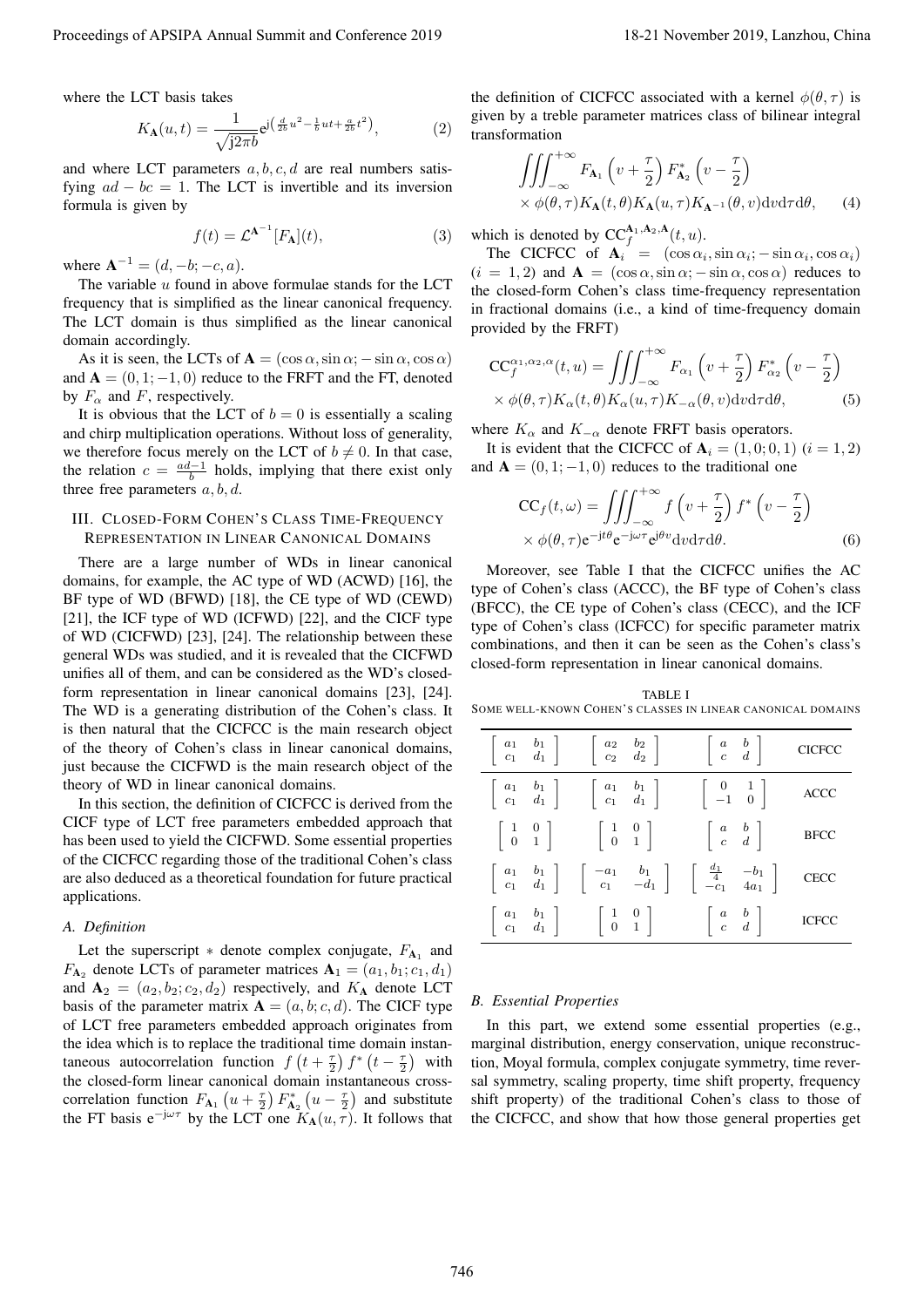reflected as constraints on LCT parameters and the kernel. We also propose a new CICFCC's property named as LCT invariance. Note that the proof of some of these properties is straightforward, just by using the CICFCC's definition and LCT's essential properties, and then it is omitted.

# Marginal distribution.

The marginal distribution we discuss here is similar to the classical one in probability theory and statistics. It gives a distribution of various values of the linear canonical frequency  $u$  (the time  $t$ ) variable without reference to the values of the time  $t$  (the linear canonical frequency  $u$ ) variable. There are four types of CICFCC's marginal distributions including time, frequency, time delay, and frequency shift marginal distributions. Proceedings of APSIPA Annual Summit and Conference 2019<br>
We also account of Conference 2019 18-21 November 2019 18-21 November 2019 18-21 November 2019 18-21 November 2019 18-21 November 2019 18-21 November 2019 18-21 Nov

*Time marginal distribution:* The integration of CICFCC with respect to the linear canonical frequency  $u$  has a form

$$
\frac{1}{\sqrt{-j2\pi b}} \int_{-\infty}^{+\infty} CC_f^{A_1, A_2, A}(t, u) e^{-j\frac{d}{2b}u^2} du
$$
  
= 
$$
\int_{-\infty}^{+\infty} F_{A_1}(v) F_{A_2}^*(v) e^{j\frac{d}{2b}(t^2 - v^2)} dv
$$
  

$$
\times \frac{1}{2\pi |b|} \int_{-\infty}^{+\infty} e^{-j\frac{1}{b}\theta(t - v)} \phi(\theta, 0) d\theta.
$$
 (7)

If the kernel satisfies

$$
\phi(\theta,0) = 1,\tag{8}
$$

it follows that the inner integral found in (7) can be calculated as

$$
\int_{-\infty}^{+\infty} e^{-j\frac{1}{b}\theta(t-v)} \phi(\theta,0) d\theta = 2\pi |b| \delta(t-v), \qquad (9)
$$

where  $\delta$  denotes Dirac delta operator, and then the formula (7) becomes

$$
\frac{1}{\sqrt{-j2\pi b}} \int_{-\infty}^{+\infty} CC_f^{A_1, A_2, A}(t, u) e^{-j\frac{d}{2b}u^2} du = F_{A_1}(t) F_{A_2}^*(t),
$$
\n(10)

giving rise to the time marginal distribution of CICFCC.

*Frequency marginal distribution:* The integration of CI-CFCC with respect to the time  $t$  has a form

$$
\frac{e^{-j\frac{d+4a}{2b}u^2}}{\sqrt{-j2\pi b}} \int_{-\infty}^{+\infty} CC_f^{A_1,A_2,A}(t,u) e^{-j\frac{d}{2b}t^2} dt \n= \frac{e^{-j\frac{2a}{b}u^2}}{2\pi |b|} \iint_{-\infty}^{+\infty} F_{A_1}\left(v + \frac{\tau}{2}\right) F_{A_2}^*\left(v - \frac{\tau}{2}\right) \n\times \phi(0,\tau) e^{j\frac{a}{2b}\tau^2} e^{-j\frac{1}{b}u\tau} e^{-j\frac{d}{2b}v^2} dv d\tau.
$$
\n(11)

If the kernel satisfies

$$
\phi(0,\tau) = e^{-j\frac{d+4a}{8b}\tau^2},\tag{12}
$$

 $v - \frac{\tau}{2}$  that

$$
\frac{e^{-j\frac{d+4a}{2b}u^2}}{\sqrt{-j2\pi b}} \int_{-\infty}^{+\infty} CC_f^{A_1,A_2,A}(t,u)e^{-j\frac{d}{2b}t^2} dt
$$
  
= 
$$
\int_{-\infty}^{+\infty} F_{A_1}(x)K_{(-d/2,b;c,-2a)}(u,x)dx
$$

$$
\times \left[ \int_{-\infty}^{+\infty} F_{A_2}(y)K_{(d/2,b;c,2a)}(u,y)dy \right]^*.
$$
 (13)

Using the additivity of LCT, the above formula turns into

$$
\frac{e^{-j\frac{d+4a}{2b}u^2}}{\sqrt{-j2\pi b}} \int_{-\infty}^{+\infty} CC_f^{A_1, A_2, A}(t, u) e^{-j\frac{d}{2b}t^2} dt
$$
  
=  $F_{(-d/2, b;c, -2a)A_1}(u) F_{(d/2, b;c, 2a)A_2}^*(u),$  (14)

which provides the frequency marginal distribution of CI-CFCC.

*Time delay marginal distribution:* The CICFCC of  $t = 0$ takes

$$
CC_f^{A_1, A_2, A}(0, u)
$$
  
= 
$$
\iint_{-\infty}^{+\infty} F_{A_1} \left( v + \frac{\tau}{2} \right) F_{A_2}^* \left( v - \frac{\tau}{2} \right) e^{-j\frac{d}{2b}v^2} K_A(u, \tau) dv d\tau
$$
  

$$
\times \frac{1}{2\pi |b|} \int_{-\infty}^{+\infty} e^{j\frac{1}{b} \theta v} \phi(\theta, \tau) d\theta.
$$
 (15)

*Frequency shift marginal distribution:* The CICFCC of  $u =$ 0 takes

$$
CC_f^{\mathbf{A}_1, \mathbf{A}_2, \mathbf{A}}(t, 0) = \frac{1}{\sqrt{j2\pi b}} \iint_{-\infty}^{+\infty} F_{\mathbf{A}_1} \left( v + \frac{\tau}{2} \right) F_{\mathbf{A}_2}^* \left( v - \frac{\tau}{2} \right)
$$

$$
\times e^{j\frac{d}{2b} \left( t^2 - v^2 \right)} e^{j\frac{c}{2b} \tau^2} dv d\tau
$$

$$
\times \frac{1}{2\pi |b|} \int_{-\infty}^{+\infty} e^{-j\frac{1}{b} \theta(t - v)} \phi(\theta, \tau) d\theta. \quad (16)
$$

Energy conservation. The energy conservation is closely related to the marginal distribution. It demonstrates that a sum of a signal's CICFCC's various values of the time  $t$ and the linear canonical frequency  $u$  variables equals to the signal's energy. The CICFCC's energy conservation has three kinds of equivalent forms, those are, time, frequency, and time delay or frequency shift marginal distributions based energy conservation.

*Time marginal distribution based energy conservation:* Integrating on both sides of  $(10)$  for the time t yields

$$
\frac{1}{\sqrt{-j2\pi b}} \iint_{-\infty}^{+\infty} CC_f^{A_1, A_1, A}(t, u) e^{-j\frac{d}{2b}u^2} dt du
$$

$$
= \int_{-\infty}^{+\infty} |f(t)|^2 dt. \tag{17}
$$

it follows from the change of variables  $x = v + \frac{\tau}{2}$  and  $y = \tau$  Integrating on both sides of (14) for the linear canonical *Frequency marginal distribution based energy conservation:*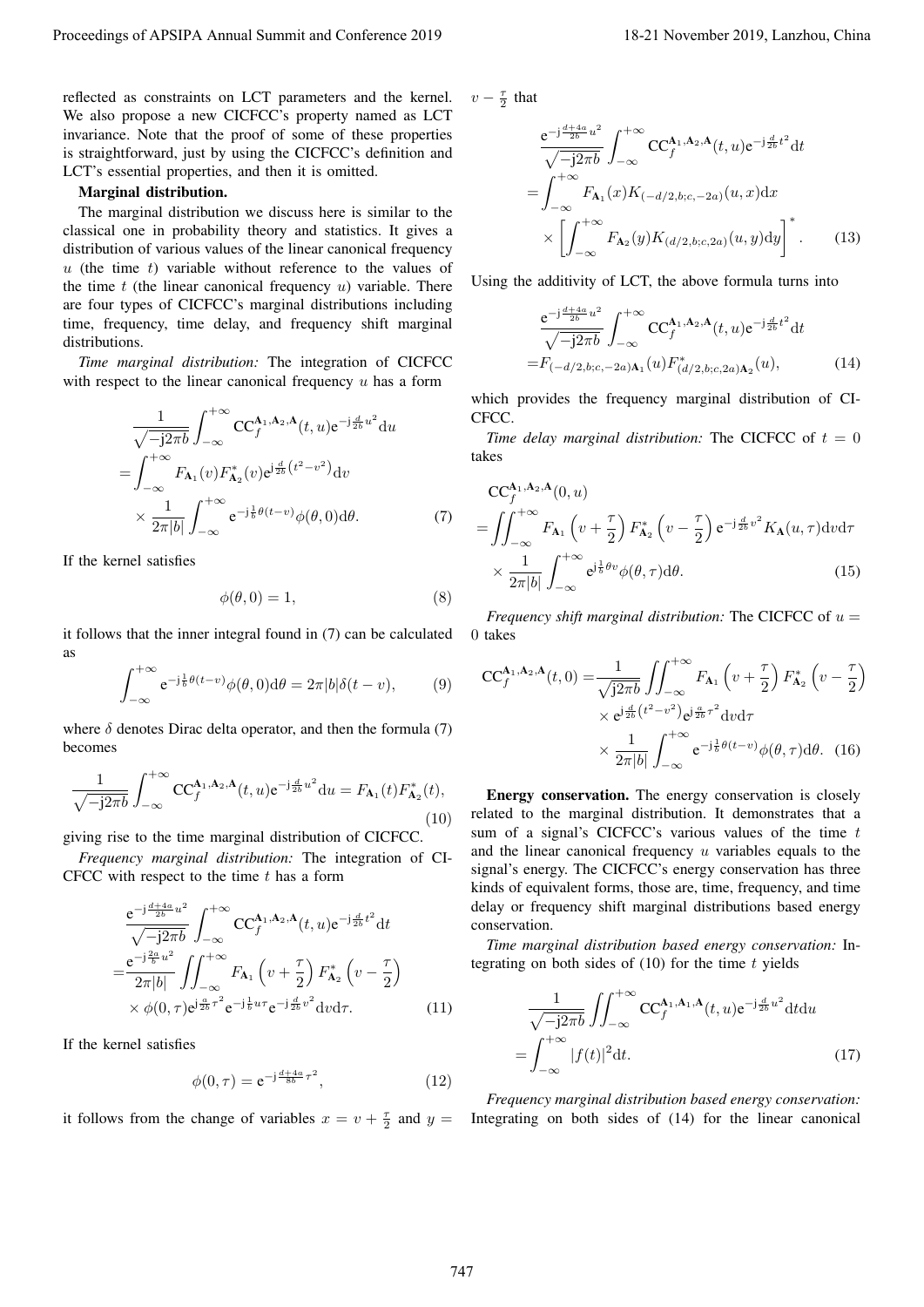frequency u yields

$$
\frac{e^{-j\frac{d+4a}{2b}u^2}}{\sqrt{-j2\pi b}} \iint_{-\infty}^{+\infty} CC_f^{A_1, A_2, A}(t, u) e^{-j\frac{d}{2b}t^2} dt du
$$

$$
= \int_{-\infty}^{+\infty} |f(t)|^2 dt,
$$
(18)

where  $(-d/2, b; c, -2a)$ **A**<sub>1</sub> =  $(d/2, b; c, 2a)$ **A**<sub>2</sub>.

*Time delay or frequency shift marginal distribution based energy conservation:* The CICFCC of  $t = u = 0$  takes

$$
CC_f^{\mathbf{A}_1, \mathbf{A}_2, \mathbf{A}}(0,0) = \frac{1}{\sqrt{j2\pi b}} \iint_{-\infty}^{+\infty} F_{\mathbf{A}_1} \left(v + \frac{\tau}{2}\right) F_{\mathbf{A}_2}^* \left(v - \frac{\tau}{2}\right)
$$

$$
\times e^{-j\frac{d}{2b}v^2} e^{j\frac{a}{2b}\tau^2} dv d\tau
$$

$$
\times \frac{1}{2\pi |b|} \int_{-\infty}^{+\infty} e^{j\frac{1}{b}\theta v} \phi(\theta, \tau) d\theta.
$$
(19)

If the kernel takes

$$
\phi(\theta, \tau) = 1 \tag{20}
$$

satisfying

$$
\int_{-\infty}^{+\infty} e^{j\frac{1}{b}\theta v} \phi(\theta, \tau) d\theta = 2\pi |b| \delta(v), \tag{21}
$$

the formula (19) becomes

$$
CC_f^{A_1, A_2, A}(0,0) = \frac{2}{\sqrt{j2\pi b}} \int_{-\infty}^{+\infty} F_{A_1}(\tau) F_{A_2}^*(-\tau) e^{j\frac{2a}{b}\tau^2} d\tau.
$$
\n(22)

Let  $A_2 = -A_1$  and  $a = 0$ , it follows that

$$
\frac{\mathbf{j}\sqrt{\mathbf{j}2\pi b}}{2}\mathbf{C}\mathbf{C}_{f}^{\mathbf{A}_{1},-\mathbf{A}_{1},\mathbf{A}}(0,0)=\int_{-\infty}^{+\infty}|f(t)|^{2}\mathrm{d}t.\tag{23}
$$

# Unique reconstruction.

The unique reconstruction of a distribution reveals that a signal can be recovered by the distribution of it. Specifically, next we will show that there is a relationship between a signal and its CICFCC.

Using the inversion formula (3), the relation

$$
\int_{-\infty}^{+\infty} CC_f^{A_1, A_2, A}(t, u) K_{A^{-1}}(\tau, u) du
$$
  
= 
$$
\int_{-\infty}^{+\infty} F_{A_1} \left( v + \frac{\tau}{2} \right) F_{A_2}^* \left( v - \frac{\tau}{2} \right) e^{j \frac{d}{2b} (t^2 - v^2)} dv
$$
  

$$
\times \frac{1}{2\pi |b|} \int_{-\infty}^{+\infty} e^{-j \frac{1}{b} \theta (t - v)} \phi(\theta, \tau) d\theta
$$
(24)

holds. If the kernel is independent of the variable  $\theta$ , i.e.,

$$
\phi(\theta, \tau) = \varphi(\tau),\tag{25}
$$

it follows that the inner integral found in (24) can be calculated as

$$
\int_{-\infty}^{+\infty} e^{-j\frac{1}{b}\theta(t-v)} \phi(\theta,\tau) d\theta = 2\pi |b| \varphi(\tau) \delta(t-v), \qquad (26)
$$

and then the formula (24) turns into

$$
\int_{-\infty}^{+\infty} CC_f^{A_1, A_2, A}(t, u) K_{A^{-1}}(\tau, u) du
$$
  
=  $\varphi(\tau) F_{A_1} \left( t + \frac{\tau}{2} \right) F_{A_2}^* \left( t - \frac{\tau}{2} \right).$  (27)

Using again the inversion formula (3), there is a relation

$$
f(\eta) = \iint_{-\infty}^{+\infty} \frac{1}{\varphi^*(-t)F_{\mathbf{A}_1}^*(0)} \left[ \mathbf{CC}_f^{\mathbf{A}_1, \mathbf{A}_2, \mathbf{A}}\left(\frac{t}{2}, u\right) \right]^* \times K_{\mathbf{A}}(u, -t)K_{\mathbf{A}_2^{-1}}(\eta, t) \mathrm{d}u \mathrm{d}t \tag{28}
$$

$$
= -\frac{\tau}{2} \text{ or}
$$
  

$$
f(\eta) = \iint_{-\infty}^{+\infty} \frac{1}{\varphi(t) F_{\mathbf{A}_2}^*(0)} \mathbf{C} \mathbf{C}_f^{\mathbf{A}_1, \mathbf{A}_2, \mathbf{A}} \left(\frac{t}{2}, u\right)
$$
  

$$
\times K_{\mathbf{A}^{-1}}(t, u) K_{\mathbf{A}_1^{-1}}(\eta, t) \text{d}u \text{d}t
$$
 (29)

for  $t = \frac{\tau}{2}$ , implying that a signal can be reconstructed by its CICFCC uniquely.

# Moyal formula.

for  $t$ 

The Moyal formula, which calculates an integration of the product of two signals' CICFCCs for the time  $t$  and the linear canonical frequency  $u$ , is a generalization of the energy conservation. Then, there is a formula

Proveating of APSIRA Annual Summitian U Conference 2019  
\nfrequency 
$$
y
$$
 yields  
\n
$$
\frac{e^{-\frac{1+6\pi}{6}}}{\sqrt{-12\pi b}} \int_{-\infty}^{+\infty} CC_1^{b_1,A_2,A}(t,y)e^{-\frac{1}{2}a^2t^2}dtdxdx
$$
\n
$$
\int_{-\infty}^{+\infty} C_2^{b_1,A_2,A}(t,y)e^{-\frac{1}{2}a^2t^2}dtdxdx
$$
\n
$$
= \int_{-\infty}^{+\infty} |f(t)|^2 \, \mathrm{d}t, \quad \text{(18)}
$$
\nUsing again the inversion formula (3), there is a relation  
\nwhere  $(a/2, b, c, 2a)$  and  $= (a/2, b, c, 2a)$  As  
\n
$$
T = \int_{-\infty}^{+\infty} |f(t)|^2 \, \mathrm{d}t, \quad \text{(19)}
$$
\n
$$
C C_1^{b_1,A_2,A}(0,0) = \frac{1}{\sqrt{2\pi b}} \int_{-\infty}^{+\infty} \frac{1}{\mathrm{d}t} \int_{-\infty}^{+\infty} \frac{1}{\mathrm{d}t} \int_{-\infty}^{+\infty} \frac{1}{\mathrm{d}t} \int_{-\infty}^{+\infty} \frac{1}{\mathrm{d}t} \int_{-\infty}^{+\infty} \frac{1}{\mathrm{d}t} \int_{-\infty}^{+\infty} \frac{1}{\mathrm{d}t} \int_{-\infty}^{+\infty} \frac{1}{\mathrm{d}t} \int_{-\infty}^{+\infty} \frac{1}{\mathrm{d}t} \int_{-\infty}^{+\infty} \frac{1}{\mathrm{d}t} \int_{-\infty}^{+\infty} \frac{1}{\mathrm{d}t} \int_{-\infty}^{+\infty} \frac{1}{\mathrm{d}t} \int_{-\infty}^{+\infty} \frac{1}{\mathrm{d}t} \int_{-\infty}^{+\infty} \frac{1}{\mathrm{d}t} \int_{-\infty}^{+\infty} \frac{1}{\mathrm{d}t} \int_{-\infty}^{+\infty} \frac{1}{\mathrm{d}t} \int_{-\infty}^{+\infty} \frac{1}{\mathrm{d}t} \int_{-\infty}^{+\infty} \frac{1}{\mathrm{d}t} \int_{-\in
$$

If the kernel's module is 1, that is,

$$
|\phi(\theta, \tau)| = 1 \tag{31}
$$

satisfying

$$
\int_{-\infty}^{+\infty} e^{-j\frac{1}{b}\theta(\varepsilon-v)} |\phi(\theta,\tau)|^2 d\theta = 2\pi |b|\delta(\varepsilon-v), \qquad (32)
$$

it follows from the change of variables  $x = v + \frac{\tau}{2}$  and  $y =$  $v - \frac{\tau}{2}$  that

$$
\iint_{-\infty}^{+\infty} CC_f^{A_1, A_2, A}(t, u) \left[ CC_g^{A_1, A_2, A}(t, u) \right]^* dt du
$$

$$
= \left| \int_{-\infty}^{+\infty} f(t) g^*(t) dt \right|^2, \tag{33}
$$

which is the CICFCC's Moyal formula.

# Complex conjugate symmetry.

The complex conjugate symmetry gives a relationship between a signal's CICFCC and the CICFCC of the complex conjugate signal, i.e.,

$$
CC_{f^*}^{\mathbf{A}_1, \mathbf{A}_2, \mathbf{A}}(t, u)
$$
  
=  $\left[CC_f^{(a_1, -b_1; -c_1, d_1), (a_2, -b_2; -c_2, d_2), (a, -b; -c, d)}(t, u)\right]^*$  (34)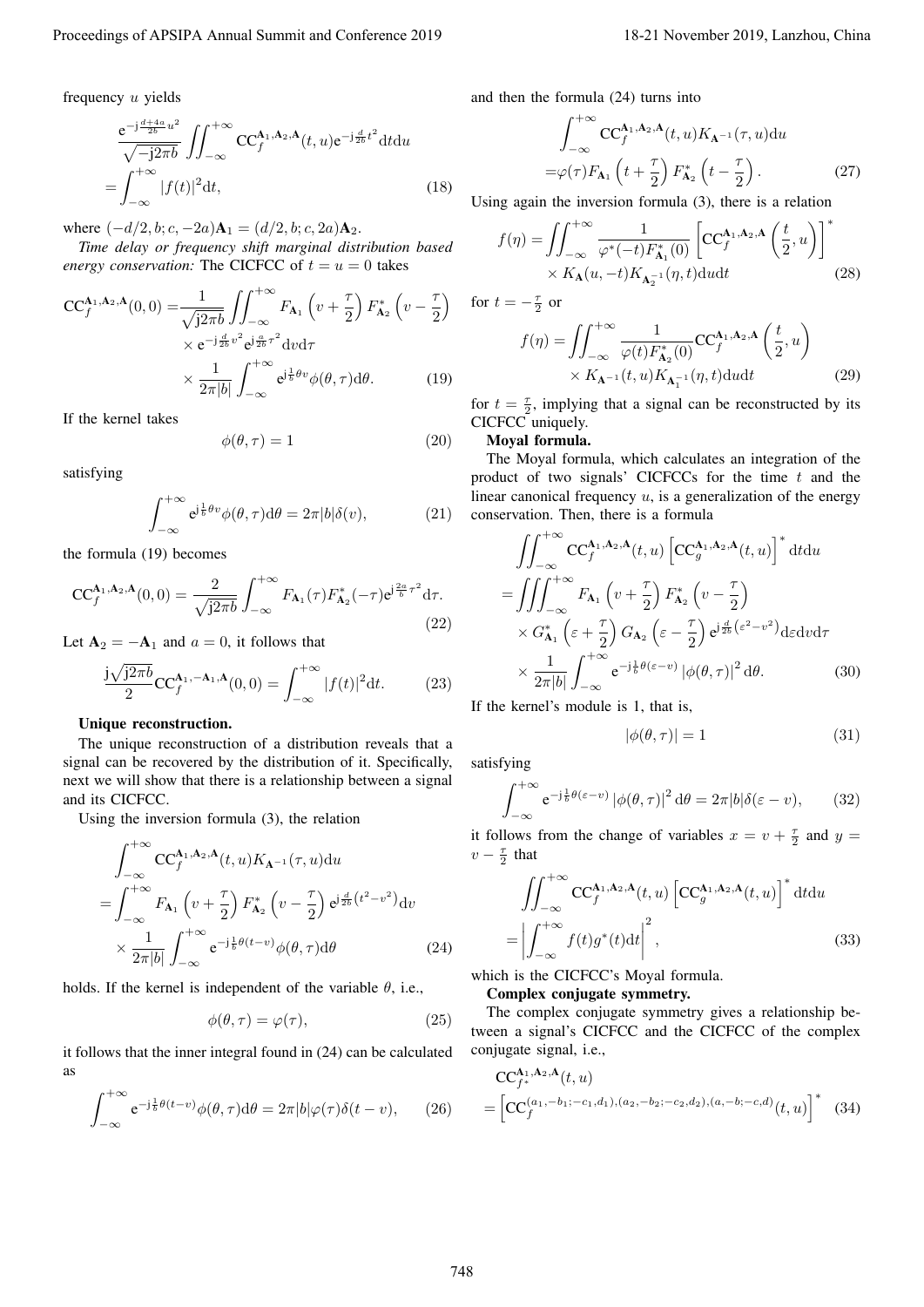for a real kernel  $\phi^*(\theta, \tau) = \phi(\theta, \tau)$  or

$$
CC_{f^*}^{A_1,A_2,A}(t,u) = CC_f^{(a_2,-b_2;-c_2,d_2),(a_1,-b_1;-c_1,d_1),A}(t,-u)
$$
\n(35)

for the variable  $\tau$  symmetric kernel  $\phi(\theta, -\tau) = \phi(\theta, \tau)$ .

# Time reversal symmetry.

The time reversal symmetry presents a relationship between a signal's CICFCC and the CICFCC of the time reversal signal, i.e.,

$$
CC_{f(-)}^{A_1, A_2, A}(t, u) = \left[CC_f^{A_2, A_1, (a, -b; -c, d)}(-t, u)\right]^*
$$
(36)

for the variable  $\theta$  conjugate symmetric kernel  $\phi^*(-\theta, \tau)$  =  $\phi(\theta, \tau)$  or

$$
CC_{f(-)}^{A_1,A_2,A}(t,u) = CC_f^{A_1,A_2,A}(-t,-u). \tag{37}
$$

for the variables  $\theta$  and  $\tau$  symmetric kernel  $\phi(-\theta, -\tau)$  =  $\phi(\theta, \tau)$ .

# Scaling property.

The scaling property establishes a relationship between a signal's CICFCC and the CICFCC of the scaled signal, i.e.,

$$
CC_{f(\sigma)}^{A_1, A_2, A}(t, u)
$$
  
= 
$$
\frac{1}{|\sigma|}CC_f^{(a_1/\sigma, b_1\sigma; c_1/\sigma, d_1\sigma), (a_2/\sigma, b_2\sigma; c_2/\sigma, d_2\sigma), A}(t, u).
$$
 (38)

## Time shift property.

The time shift property builds a relationship between a signal's CICFCC and the CICFCC of the time shift signal. Then, there is a formula

$$
CC_{f(-t_{0})}^{A_{1},A_{2},A}(t,u)
$$
\n
$$
= \iiint_{-\infty}^{+\infty} e^{ic_{1}[t_{0}(v+\frac{\tau}{2})-\frac{a_{1}}{2}t_{0}^{2}]} F_{A_{1}}(v+\frac{\tau}{2}-a_{1}t_{0})
$$
\n
$$
\times e^{-jc_{2}[t_{0}(v-\frac{\tau}{2})-\frac{a_{2}}{2}t_{0}^{2}]} F_{A_{2}}^{*}(v-\frac{\tau}{2}-a_{2}t_{0})
$$
\n
$$
\times \phi(\theta,\tau) K_{A}(t,\theta) K_{A}(u,\tau) K_{A^{-1}}(\theta,v) dv d\tau d\theta.
$$
\n(39)

Let  $a_1 = a_2$ , it follows from the the change of variables  $\varepsilon =$  $v - a_1t_0$  and  $\xi = \theta + [(c_1 - c_2)b - a_1d]t_0$  that

$$
\begin{split} &\text{CC}_{f(-t_0)}^{\mathbf{A}_1, \mathbf{A}_2, \mathbf{A}}(t, u) \\ &= \mathrm{e}^{-\mathrm{j}\frac{bd(c_1 + c_2)^2 + 4a_1(c_1 - c_2)}{8}t_0^2} \mathrm{e}^{\mathrm{j}\frac{2(c_1 - c_2)t + d(c_1 + c_2)u}{2}t_0} \\ &\times \iiint_{-\infty}^{+\infty} F_{\mathbf{A}_1} \left(\varepsilon + \frac{\tau}{2}\right) F_{\mathbf{A}_2}^* \left(\varepsilon - \frac{\tau}{2}\right) \\ &\times \phi(\xi - [(c_1 - c_2)b - a_1d]t_0, \tau) K_{\mathbf{A}}(t - a_1t_0, \xi) \\ &\times K_{\mathbf{A}} \left(u - \frac{b(c_1 + c_2)}{2}t_0, \tau\right) K_{\mathbf{A}^{-1}}(\xi, \varepsilon) \mathrm{d}\varepsilon \mathrm{d}\tau \mathrm{d}\xi. \end{split} \tag{40}
$$

(i) If the kernel is shift separable for the variable  $\theta$ , that is,

$$
\phi(\theta - \eta, \tau) = \phi(\theta, \tau)\psi(\eta), \tag{41}
$$

the formula (40) becomes

$$
CC_{f(-t_0)}^{A_1, A_2, A}(t, u)
$$
  
\n
$$
= e^{-j\frac{bd(c_1+c_2)^2 + 4a_1(c_1-c_2)}{8}t_0^2}e^{j\frac{2(c_1-c_2)t + d(c_1+c_2)u}{2}t_0}
$$
  
\n
$$
\times \psi([(c_1-c_2)b - a_1d]t_0)
$$
  
\n
$$
\times CC_f^{A_1, A_2, A}(t - a_1t_0, u - \frac{b(c_1+c_2)}{2}t_0).
$$
 (42)

(ii) If  $(c_1 - c_2)b = a_1d$ , the formula (40) becomes

$$
CC_{f(-t_0)}^{A_1, A_2, A}(t, u)
$$
  
= $e^{-j\frac{bd(c_1+c_2)^2+4a_1(c_1-c_2)}{8}t_0^2}e^{j\frac{2(c_1-c_2)t+d(c_1+c_2)u}{2}t_0}$   
 $\times CC_f^{A_1, A_2, A}\left(t-a_1t_0, u-\frac{b(c_1+c_2)}{2}t_0\right).$  (43)

The above two formulae provide two types of time shift properties of CICFCC.

# Frequency shift property.

The frequency shift property demonstrates a relationship between a signal's CICFCC and the CICFCC of the frequency shift signal. Similar to the time shift properties derived, it is easy to obtain two kinds of frequency shift properties of CICFCC, those are,

$$
\begin{split} &\mathbf{CC}_{f(\cdot)e^{ju_{0}}}^{A_{1},A_{2},A}(t,u) \\ = &e^{-j\frac{bd(d_{1}+d_{2})^{2}+4b_{1}(d_{1}-d_{2})}{8}u_{0}^{2}}e^{j\frac{2(d_{1}-d_{2})t+d(d_{1}+d_{2})u}{2}u_{0}} \\ &\times\psi([(d_{1}-d_{2})b-b_{1}d]u_{0}) \\ &\times\mathbf{CC}_{f}^{A_{1},A_{2},A}\left(t-b_{1}u_{0},u-\frac{b(d_{1}+d_{2})}{2}u_{0}\right),\end{split} \tag{44}
$$

where  $b_1 = b_2$  and the kernel satisfies (41), and

$$
CC_{f(\cdot)e^{j_{u_0}}(t,u)}^{A_1,A_2,A}(t,u)
$$
  
= $e^{-j\frac{bd(d_1+d_2)^2+4b_1(d_1-d_2)}{8}u_0^2}e^{j\frac{2(d_1-d_2)t+d(d_1+d_2)u}{2}u_0}$   
 $\times CC_f^{A_1,A_2,A}\left(t-b_1u_0,u-\frac{b(d_1+d_2)}{2}u_0\right),$  (45)

where  $b_1 = b_2$  and  $(d_1 - d_2)b = b_1d$ .

LCT invariance.

Different from the above traditional properties, the LCT invariance is a new property of the CICFCC. It reveals an equivalent relationship between a signal's CICFCC and the CICFCC of the signal's LCT, i.e.,

$$
CC_{F_{A_0}}^{A_1, A_2, A}(t, u) = CC_f^{A_1A_0, A_2A_0, A}(t, u).
$$
 (46)

See Table II for a summary of the derived properties of CICFCC. Note that there are constraints on LCT parameters or the kernel for the CICFCC's time marginal distribution, frequency marginal distribution, energy conservation, unique reconstruction, Moyal formula, complex conjugate symmetry, time reversal symmetry, time shift property, and frequency shift property. Moreover, LCT parameters  $c_1$ ,  $c_2$ , and  $c$  can be replaced by LCT free parameters as  $c_1 = \frac{a_1 d_1 - 1}{b_1}$ ,  $c_2 =$  $\frac{a_2 d_2 - 1}{b_2}$ , and  $c = \frac{ad - 1}{b}$ , respectively. Proceedings of APSIPA Annual Summit and China 2019 18-21 November 2019 18-21 November 2019, Landy Conference 2019, Language 2019, Language 2019, Language 2019, Language 2019, Language 2019, Language 2019, Language 2019, L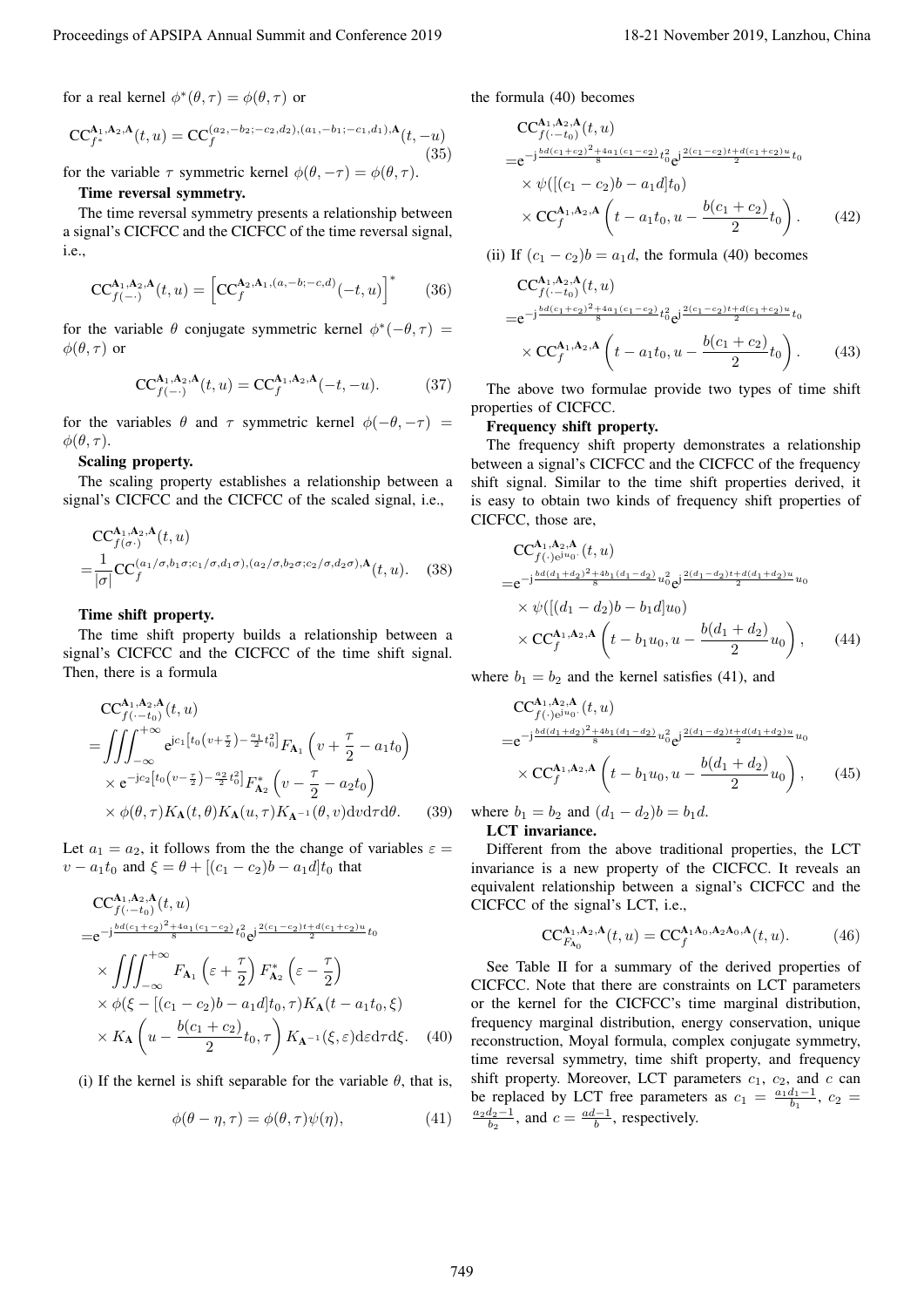TABLE II ESSENTIAL PROPERTIES OF CICFCC

| <b>ESSENTIAL PROPERTIES OF CICFCC</b>                                                                                                                                                                                                                                                                                                                                                                                                                                                                                                                                                                                                                                                                                                                                                                            |                                                                                                                                                                                                                                                                                                                                                                                                                                                                                                                                    |  |  |  |
|------------------------------------------------------------------------------------------------------------------------------------------------------------------------------------------------------------------------------------------------------------------------------------------------------------------------------------------------------------------------------------------------------------------------------------------------------------------------------------------------------------------------------------------------------------------------------------------------------------------------------------------------------------------------------------------------------------------------------------------------------------------------------------------------------------------|------------------------------------------------------------------------------------------------------------------------------------------------------------------------------------------------------------------------------------------------------------------------------------------------------------------------------------------------------------------------------------------------------------------------------------------------------------------------------------------------------------------------------------|--|--|--|
| Property                                                                                                                                                                                                                                                                                                                                                                                                                                                                                                                                                                                                                                                                                                                                                                                                         | Mathematical formula                                                                                                                                                                                                                                                                                                                                                                                                                                                                                                               |  |  |  |
| Time marginal distribution <sup>a</sup>                                                                                                                                                                                                                                                                                                                                                                                                                                                                                                                                                                                                                                                                                                                                                                          | $\frac{1}{\sqrt{-12\pi b}}\int_{-\infty}^{+\infty}CC^{A_1,A_2,A}_f(t,u)e^{-j\frac{d}{2b}u^2}du = F_{A_1}(t)F_{A_2}^*(t)$                                                                                                                                                                                                                                                                                                                                                                                                           |  |  |  |
| Frequency marginal distribution <sup>b</sup>                                                                                                                                                                                                                                                                                                                                                                                                                                                                                                                                                                                                                                                                                                                                                                     | $\frac{e^{-j\frac{a+a}{2b}u^2}}{\sqrt{-j^2\pi b}} \int_{-\infty}^{+\infty} CC_f^{A_1,A_2,A}(t,u)e^{-j\frac{d}{2b}t^2} dt$<br>$= F_{(-d/2,b;c,-2a)A_1}(u)F_{(d/2,b;c,2a)A_2}^*(u)$                                                                                                                                                                                                                                                                                                                                                  |  |  |  |
| Time delay marginal distribution                                                                                                                                                                                                                                                                                                                                                                                                                                                                                                                                                                                                                                                                                                                                                                                 | $CC_{f}^{A_1,A_2,A}(0,u) = \iint_{-\infty}^{+\infty} F_{A_1}(v+\frac{\tau}{2}) F_{A_2}^* (v-\frac{\tau}{2}) e^{-j\frac{d}{2b}v^2} K_A(u,\tau) dv d\tau$<br>$\times \frac{1}{2\pi  b } \int_{-\infty}^{+\infty} e^{j\frac{1}{b}\theta v} \phi(\theta, \tau) d\theta$                                                                                                                                                                                                                                                                |  |  |  |
| Frequency shift marginal distribution                                                                                                                                                                                                                                                                                                                                                                                                                                                                                                                                                                                                                                                                                                                                                                            | $CC_f^{A_1,A_2,A}(t,0)=\frac{1}{\sqrt{2\pi b}}\iint_{-\infty}^{+\infty}F_{A_1}\left(v+\frac{\tau}{2}\right)F_{A_2}^*\left(v-\frac{\tau}{2}\right)e^{j\frac{d}{2b}(t^2-v^2)}e^{j\frac{a}{2b}\tau^2}\mathrm{d}v\mathrm{d}\tau$<br>$\times \frac{1}{2\pi  b } \int_{-\infty}^{+\infty} e^{-j\frac{1}{b}\theta(t-v)} \phi(\theta, \tau) d\theta$                                                                                                                                                                                       |  |  |  |
| Time marginal distribution<br>based energy conservation <sup>c</sup>                                                                                                                                                                                                                                                                                                                                                                                                                                                                                                                                                                                                                                                                                                                                             | $\frac{1}{\sqrt{-i2\pi b}}\int_{-\infty}^{+\infty}CC_f^{A_1,A_1,A}(t,u)e^{-j\frac{d}{2b}u^2}\mathrm{d}t\mathrm{d}u=\int_{-\infty}^{+\infty} f(t) ^2\mathrm{d}t$                                                                                                                                                                                                                                                                                                                                                                    |  |  |  |
| Frequency marginal distribution<br>based energy conservation <sup>d</sup>                                                                                                                                                                                                                                                                                                                                                                                                                                                                                                                                                                                                                                                                                                                                        | $\frac{e^{-j\frac{d+4a}{2b}u^2}}{\sqrt{-i2\pi b}}\iint_{-\infty}^{+\infty}CC_f^{A_1,A_2,A}(t,u)e^{-j\frac{d}{2b}t^2}dtdu = \int_{-\infty}^{+\infty} f(t) ^2dt$                                                                                                                                                                                                                                                                                                                                                                     |  |  |  |
| Time delay or frequency shift<br>marginal distribution based energy conservation <sup>e</sup>                                                                                                                                                                                                                                                                                                                                                                                                                                                                                                                                                                                                                                                                                                                    | $\frac{\mathrm{i}\sqrt{\mathrm{i}^{2}\pi b}}{2}\mathrm{CC}_{f}^{\mathbf{A}_{1},-\mathbf{A}_{1},\mathbf{A}}(0,0)=\int_{-\infty}^{+\infty} f(t) ^{2}\mathrm{d}t$                                                                                                                                                                                                                                                                                                                                                                     |  |  |  |
| Unique reconstruction <sup>f</sup>                                                                                                                                                                                                                                                                                                                                                                                                                                                                                                                                                                                                                                                                                                                                                                               | $f(\eta) = \iint_{-\infty}^{+\infty} \frac{1}{\varphi^*(-t)F_{\Lambda_*}^*(0)} \left[CC_f^{\mathbf{A}_1,\mathbf{A}_2,\mathbf{A}}\left(\frac{t}{2},u\right)\right]^* K_{\mathbf{A}}(u,-t)K_{\mathbf{A}_2^{-1}}(\eta,t) \mathrm{d}u \mathrm{d}t,$<br>$f(\eta) = \iint_{-\infty}^{+\infty} \frac{1}{\varphi(t) F_{A_2}^*(0)} \mathbf{C} \mathbf{C}^{A_1,A_2,A}_f\left(\frac{t}{2},u\right) K_{A^{-1}}(t,u) K_{A_1^{-1}}(\eta,t) du dt$                                                                                                |  |  |  |
| Moyal formula <sup>g</sup>                                                                                                                                                                                                                                                                                                                                                                                                                                                                                                                                                                                                                                                                                                                                                                                       | $\int_{-\infty}^{+\infty} CC_f^{A_1,A_2,A}(t,u) \left[CC_g^{A_1,A_2,A}(t,u)\right]^* dt du = \left \int_{-\infty}^{+\infty} f(t)g^*(t)dt\right ^2$                                                                                                                                                                                                                                                                                                                                                                                 |  |  |  |
| Complex conjugate symmetry <sup>h</sup><br>(CICFCC of $f^*(t)$ )                                                                                                                                                                                                                                                                                                                                                                                                                                                                                                                                                                                                                                                                                                                                                 | $\left[\text{CC}_{f}^{(a_1,-b_1;-c_1,d_1),(a_2,-b_2;-c_2,d_2),(a,-b;-c,d)}(t,u)\right]^*,$<br>$CC_{f}^{(a_2,-b_2;-c_2,d_2),(a_1,-b_1;-c_1,d_1),A}(t,-u)$                                                                                                                                                                                                                                                                                                                                                                           |  |  |  |
| Time reversal symmetry <sup>i</sup><br>(CICFCC of $f(-t)$ )                                                                                                                                                                                                                                                                                                                                                                                                                                                                                                                                                                                                                                                                                                                                                      | $\left[\text{CC}_{f}^{\mathbf{A}_2, \mathbf{A}_1, (a,-b;-c,d)}(-t,u)\right]^*, \text{CC}_{f}^{\mathbf{A}_1, \mathbf{A}_2, \mathbf{A}}(-t,-u)$                                                                                                                                                                                                                                                                                                                                                                                      |  |  |  |
| Scaling property<br>(CICFCC of $f(\sigma t)$ , $\sigma \neq 0$ )                                                                                                                                                                                                                                                                                                                                                                                                                                                                                                                                                                                                                                                                                                                                                 | $\frac{1}{ \sigma }\text{CC}^{\left(a_1/\sigma, b_1\sigma; c_1/\sigma, d_1\sigma\right),\left(a_2/\sigma, b_2\sigma; c_2/\sigma, d_2\sigma\right),\mathbf{A}}_{\left(t, u\right)}$                                                                                                                                                                                                                                                                                                                                                 |  |  |  |
| Time shift property <sup>j</sup><br>(CICFCC of $f(t-t_0)$ )                                                                                                                                                                                                                                                                                                                                                                                                                                                                                                                                                                                                                                                                                                                                                      | $e^{-j\frac{bd(c_1+c_2)^2+4a_1(c_1-c_2)}{8}t_{0,\alpha}^2}$ $\frac{2(c_1-c_2)t+d(c_1+c_2)u}{2}t_0$<br>$\times \psi([(c_1-c_2)b-a_1d]t_0)CC_f^{A_1,A_2,A}\left(t-a_1t_0,u-\frac{b(c_1+c_2)}{2}t_0\right),$<br>$e^{-j\frac{bd(c_1+c_2)^2+4a_1(c_1-c_2)}{8}t_{0,\mathbf{c}}^2}$<br>$\times CC_f^{\mathbf{A}_1, \mathbf{A}_2, \mathbf{A}} \left( t - a_1 t_0, u - \frac{b(c_1 + c_2)}{2} t_0 \right)$                                                                                                                                  |  |  |  |
| Frequency shift property <sup>k</sup><br>(CICFCC of $f(t)e^{j u_0 t}$ )                                                                                                                                                                                                                                                                                                                                                                                                                                                                                                                                                                                                                                                                                                                                          | $\mathsf{a}^{-j} \frac{bd (d_1 + d_2)^2 + 4b_1 (d_1 - d_2)}{8} u_{0,\mathsf{e}}^2 \mathsf{d} \frac{2(d_1 - d_2)t + d(d_1 + d_2)u}{2} u_0$<br>$\times \psi([(d_1-d_2)b-b_1d]u_0)CC_f^{A_1,A_2,A}\left(t-b_1u_0,u-\frac{b(d_1+d_2)}{2}u_0\right),$<br>$e^{-j\frac{bd(d_1+d_2)^2+4b_1(d_1-d_2)}{8}u_{0}^2}$ $e^{j\frac{2(d_1-d_2)t+d(d_1+d_2)u}{2}u_0}$<br>$\times CC_f^{\mathbf{A}_1,\mathbf{A}_2,\mathbf{A}} \left( t - b_1 u_0, u - \frac{b(d_1+d_2)}{2} u_0 \right)$                                                              |  |  |  |
| LCT invariance<br>(CICFCC of $F_{A_0}$ )                                                                                                                                                                                                                                                                                                                                                                                                                                                                                                                                                                                                                                                                                                                                                                         | $CC_{f}^{A_1A_0,A_2A_0,A}(t,u)$                                                                                                                                                                                                                                                                                                                                                                                                                                                                                                    |  |  |  |
| <sup>a</sup> Constraints on the kernel: $\phi(\theta, 0) = 1$<br><sup>b</sup> Constraints on the kernel: $\phi(0, \tau) = e^{-j\frac{d+4a}{8b}\tau^2}$<br><sup>c</sup> Constraints on LCT parameters and the kernel: $A_2 = A_1$ and $\phi(\theta, 0) = 1$<br><sup>e</sup> Constraints on LCT parameters and the kernel: $A_2 = -A_1$ , $a = 0$ , and $\phi(\theta, \tau) = 1$<br><sup>f</sup> Constraints on the kernel: $\phi(\theta, \tau) = \varphi(\tau)$<br><sup>g</sup> Constraints on the kernel: $ \phi(\theta, \tau)  = 1$<br><sup>h</sup> Constraints on the kernel: $\phi^*(\theta, \tau) = \phi(\theta, \tau)$ or $\phi(\theta, -\tau) = \phi(\theta, \tau)$<br><sup>i</sup> Constraints on the kernel: $\phi^*(-\theta, \tau) = \phi(\theta, \tau)$ or $\phi(-\theta, -\tau) = \phi(\theta, \tau)$ | <sup>d</sup> Constraints on LCT parameters and the kernel: $(-d/2, b; c, -2a)$ <b>A</b> <sub>1</sub> = $(d/2, b; c, 2a)$ <b>A</b> <sub>2</sub> and $\phi(0, \tau) = e^{-j\frac{d+4a}{8b}\tau^2}$<br><sup>j</sup> Constraints on LCT parameters or the kernel: $a_1 = a_2$ and $\phi(\theta - \eta, \tau) = \phi(\theta, \tau)\psi(\eta)$ or $(c_1 - c_2)b = a_1d$<br><sup>k</sup> Constraints on LCT parameters or the kernel: $b_1 = b_2$ and $\phi(\theta - \eta, \tau) = \phi(\theta, \tau)\psi(\eta)$ or $(d_1 - d_2)b = b_1d$ |  |  |  |
|                                                                                                                                                                                                                                                                                                                                                                                                                                                                                                                                                                                                                                                                                                                                                                                                                  |                                                                                                                                                                                                                                                                                                                                                                                                                                                                                                                                    |  |  |  |

- Constraints on the kernel:  $\phi(\theta, 0) = 1$
- <sup>b</sup> Constraints on the kernel:  $\phi(0, \tau) = e^{-j\frac{d+4a}{8b}\tau^2}$
- <sup>c</sup> Constraints on LCT parameters and the kernel:  $A_2 = A_1$  and  $\phi(\theta, 0) = 1$
- <sup>d</sup> Constraints on LCT parameters and the kernel:  $(-d/2, b; c, -2a)$ **A**<sub>1</sub> =  $(d/2, b; c, 2a)$ **A**<sub>2</sub> and  $\phi(0, \tau) = e^{-j\frac{d+4a}{8b}\tau^2}$
- e Constraints on LCT parameters and the kernel:  $A_2 = -A_1$ ,  $a = 0$ , and  $\phi(\theta, \tau) = 1$
- f Constraints on the kernel:  $\phi(\theta, \tau) = \varphi(\tau)$
- <sup>g</sup> Constraints on the kernel:  $|\phi(\theta, \tau)| = 1$
- <sup>h</sup> Constraints on the kernel:  $\phi^*(\theta, \tau) = \phi(\theta, \tau)$  or  $\phi(\theta, -\tau) = \phi(\theta, \tau)$
- <sup>i</sup> Constraints on the kernel:  $\phi^*(-\theta, \tau) = \phi(\theta, \tau)$  or  $\phi(-\theta, -\tau) = \phi(\theta, \tau)$
- j Constraints on LCT parameters or the kernel:  $a_1 = a_2$  and  $\phi(\theta \eta, \tau) = \phi(\theta, \tau)\psi(\eta)$  or  $(c_1 c_2)b = a_1d$
- k Constraints on LCT parameters or the kernel:  $b_1 = b_2$  and  $\phi(\theta \eta, \tau) = \phi(\theta, \tau)\psi(\eta)$  or  $(d_1 d_2)b = b_1d$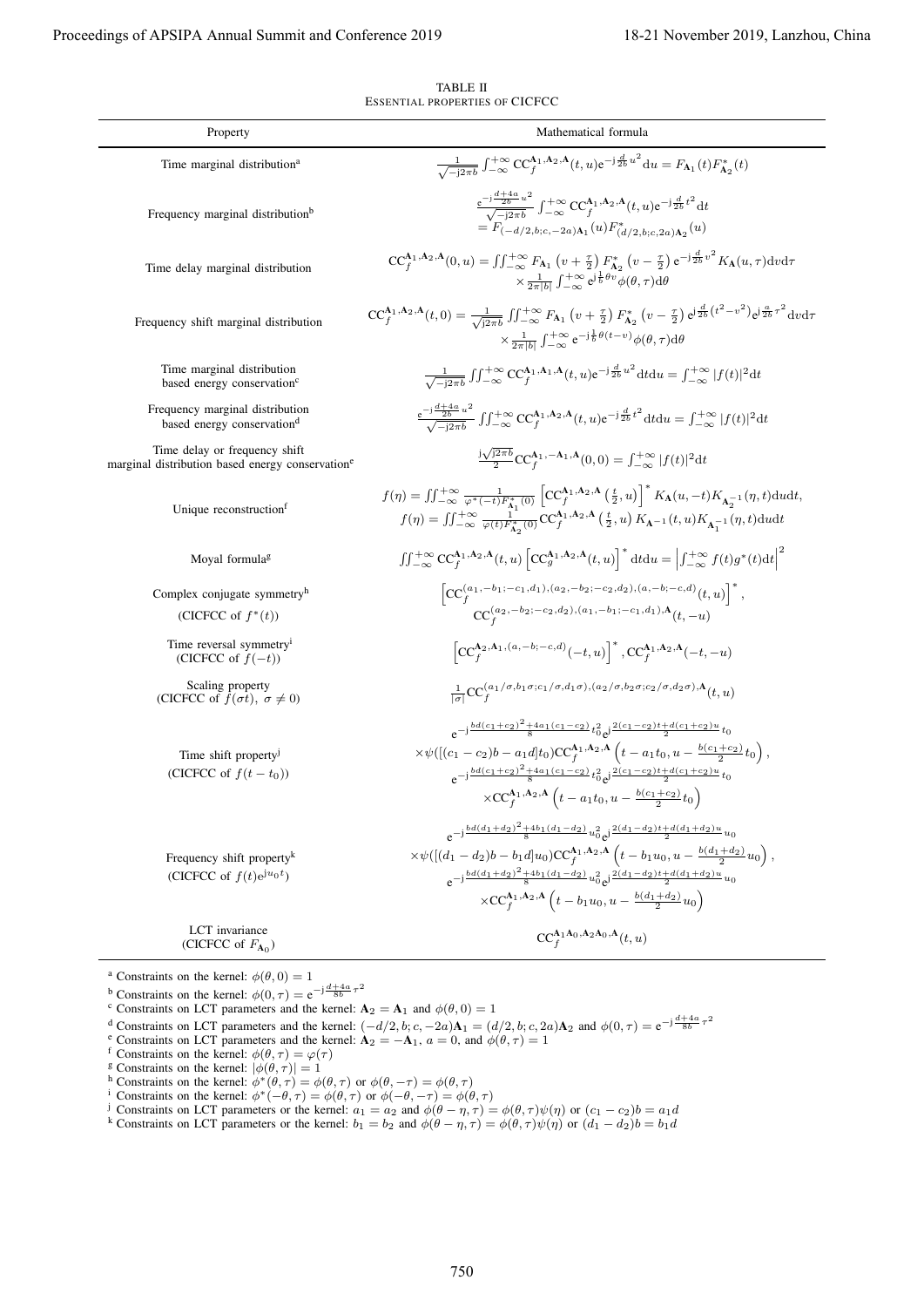## IV. POTENTIAL APPLICATIONS

The CICFCC, which combines the traditional Cohen's class with the LCT, is expected to be of efficient path for nonstationary signal representation flexibility enhancement, providing a certain amount of freedom embedded signal representation tool based solution for non-stationary signal separation and detection.

## *A. Non-Stationary Signal Separation*

The CICF type of LCT free parameters embedded approach could possibly meet the inherent requirement of signal representation flexibility enhancement in non-stationary signal separation. In other word, LCT free parameters embedded in the CICFCC is expected to enable it to have a decoupling property in the separation of non-stationary signals, indicating that there would be a causation between LCT free parameters and the decoupling property. To model this causality mathematically, it becomes therefore interesting to explore the principle of nonstationary signal decoupling triggered by LCT free parameters.

It is well-known that there is an affine transformation relation between the LCT and the traditional Cohen's class, giving rise to the LCT an affine nature in the time-frequency plane. The affine equivalence relation obtained is thus the mathematical theory foundation of the designing of filter in linear canonical domains and the inherent requirement of nonstationary signal decoupling. Therefore, a qualitative analysis to affine equivalence relation between the LCT and the CI-CFCC is efficient enough to yield the decoupling parameters in linear canonical domains.

## *B. Non-Stationary Signal Detection*

The CICF type of LCT free parameters embedded approach could possibly meet the inherent requirement of signal representation flexibility enhancement in non-stationary signal detection. In other word, LCT free parameters embedded in the CICFCC is expected to enable it to have an improved performance in the detection of non-stationary signals, implying that there would be a causation between LCT free parameters and the detection performance. To establish this causality a mathematical modeling, it is therefore meaningful to disclose the intrinsic mechanism of non-stationary signal detection performance improvement triggered by LCT free parameters.

The theoretical basis of detection performance evaluation is the output signal-to-noise ratio (SNR), the output SNR inequality or the optimal LCT free parameters corresponding to the maximum output SNR are thus the mathematical theory foundation of the output SNR improvement and the inherent requirement of non-stationary signal detection performance improvement. Therefore, a qualitative analysis to output SNR inequality between the CICFCC and the traditional one or to the CICFCC's output SNR optimization model is efficient enough to yield the desirable LCT free parameters.

### V. CONCLUSIONS

A kind of Cohen's class time-frequency representation associated with the LCT is proposed through the CICF type of LCT free parameters embedded approach, and then is simplified as the CICFCC. It turns out that the CICFCC is the main research object of the theory of Cohen's class in linear canonical domains as it unifies some well-known linear canonical domains Cohen's classes including the ACCC, BFCC, CECC and ICFCC, and can be regarded as the Cohen's class's closedform representation in linear canonical domains. Some important and useful properties of the CICFCC are then obtained, such as marginal distribution, energy conservation, unique reconstruction, Moyal formula, complex conjugate symmetry, time reversal symmetry, scaling property, time shift property, frequency shift property, and LCT invariance. It is shown that most of those properties (e.g., time marginal distribution, frequency marginal distribution, energy conservation, unique reconstruction, Moyal formula, complex conjugate symmetry, time reversal symmetry, time shift property, and frequency shift property) get reflected as constraints on LCT parameters or the kernel. The CICFCC's applications in non-stationary signal separation and detection are also investigated, resulting in some key details worthy of further elaborating, such as the affine equivalence relation and the output SNR inequality or optimization model. Proceedings of APSIPA Annual Summit and Conference 2019<br>
The CICOC stable material of the conference 2019<br>
The CICOC stable material of the conference 2019<br>
The CICOC stable material of the conference 2019, A had CICOC st

The future work will be focused on both theory and application aspects: (i) refine some related theories of the CICFCC (discretization, convolution, sampling, uncertainty, etc.); (ii) develop the CICFCC's applications not only in non-stationary signal separation and detection but also in non-stationary signal classification, recognition, estimation, tracking, etc.

## ACKNOWLEDGMENT

The authors would like to thank the anonymous reviewers for making many useful suggestions to the manuscript.

### **REFERENCES**

- [1] J. J. Healy, M. A. Kutay, H. M. Ozaktas, and J. T. Sheridan (Eds.), *Linear Canonical Transforms: Theory and Applications,* New York: Springer, 2016.
- [2] A. Stern, "Uncertainty principles in linear canonical transform domains and some of their implications in optics," *J. Opt. Soc. Am. A,* vol. 25, no. 3, pp. 647-652, March 2008.
- [3] J. F. James, *A Student's Guide to Fourier Transforms: With Applications in Physics and Engineering,* Cambridge: Cambridge Univ. Press, 2011.
- [4] Y. Q. Wang, B. Z. Li, and Q. Y. Cheng, "The fractional Fourier transform on graphs," *Proceedings of APSIPA Annual Summit and Conference 2017,* Kuala Lumpur, Malaysia, pp. 105-110, December 2017.
- [5] H. X. Miao, F. Zhang, and R. Tao, "Fractional Fourier analysis using the Mobius inversion formula," *IEEE Trans. Signal Process.,* vol. 67, no. 12, pp. 3181-3196, June 2019.
- [6] T. Z. Xu and B. Z. Li, *Linear Canonical Transform and its Applications,* Beijing: Science Press, 2013.
- [7] J. L. Navarro-Mesa, E. Lleida-Solano, and A. Moreno-Bilbao, "A new method for epoch detection based on the Cohen's class of time frequency representations," *IEEE Signal Process. Lett.,* vol. 8, no. 8, pp. 225-227, August 2001.
- [8] L. Stankovic, S. Stankovic, and M. Dakovic, "From the STFT to the Wigner distribution [lecture notes]," *IEEE Signal Process. Mag.,* vol. 31, no. 3, pp. 163-174, May 2014.